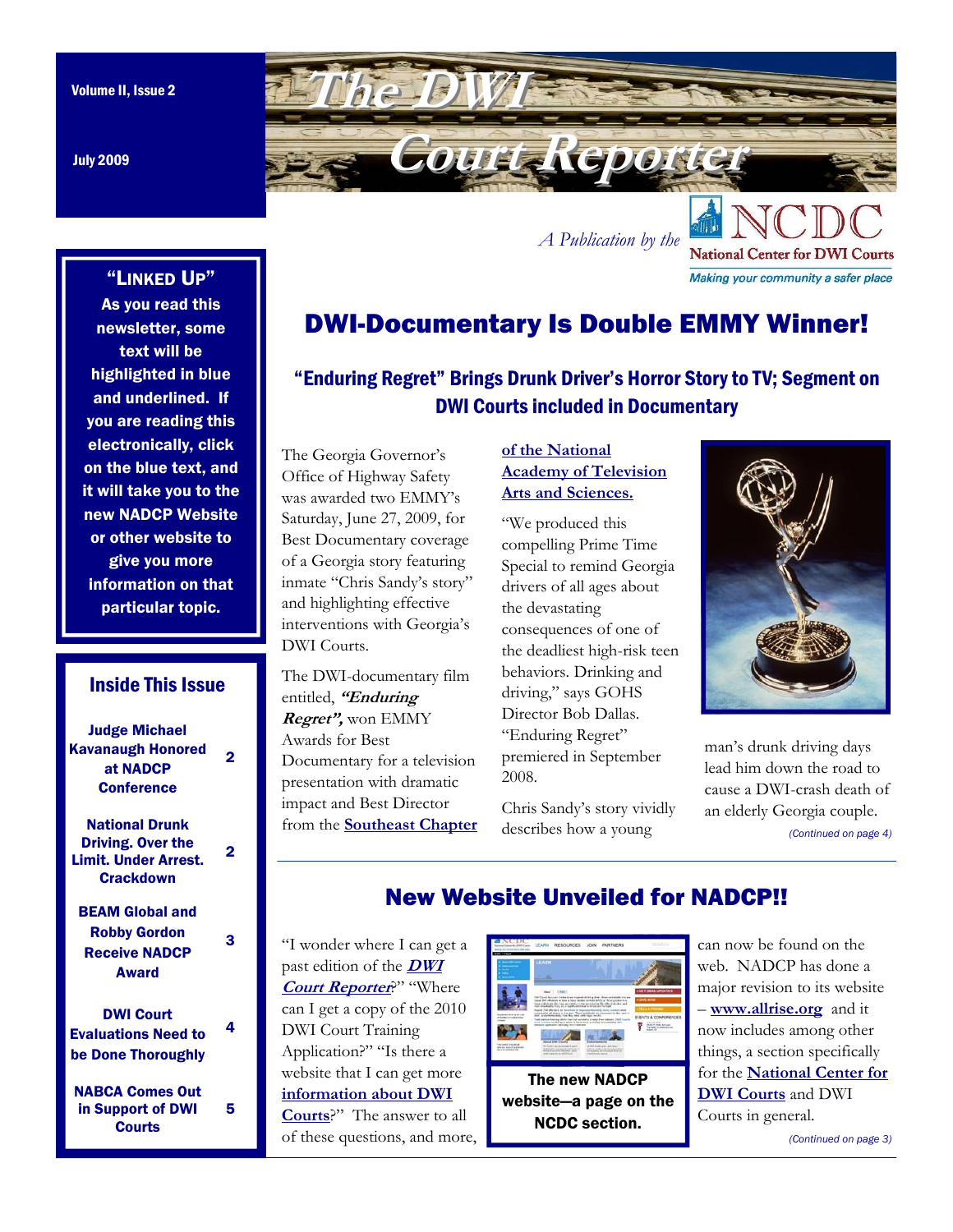## <span id="page-1-0"></span>Judge Michael Kavanaugh Honored at NADCP Conference

The **NADCP 15th Annual Training Conference** in June provided the chance to learn more about DWI Courts, as well as recognize leaders in the DWI Court field. This year, the National Center for DWI Courts recognized Judge Michael Kavanaugh with the **DWI Court Leadership Award.** This award is given to those persons that demonstrate significant personal leadership and exemplary performance in the advancement of DWI Courts either in a local or regional jurisdiction or beyond at the state and national level. Judge Kavanaugh, from Albuquerque, New Mexico, personified that expectation.

As noted by NADCP CEO West Huddleston during the award presentation: "A courageous man that took the Drug Court model that seemed to be so effective with drug offenders in his community, and applied it to a problem he saw was robbing innocent victims on the highways of his town, county, and state." Mr. Huddleston declared at the end of his remarks, Judge Michael Kavanaugh is "the grandfather of DWI Courts and my hero."

Judge Kavanaugh had one of the first DWI Courts in the nation, and was the first chairperson of the then newly established DWI Court Committee, and



Judge Kavanaugh as he receives the DWI Court Leadership Award

has been a strong proponent of DWI Courts speaking at conferences and meetings across the country.

## National Drunk Driving. Over the Limit. Under Arrest. Crackdown

**Drunk Driving. Over the Limit. Under Arrest. (August 21 through September 7, 2009)** is an annual nationwide enforcement effort to crack down on impaired driving and reduce roadway fatalities. The program organized by the U.S. Department of Transportation's **National Highway [Traffic Safety Administration](http://www.nhtsa.gov/)  (NHTSA)** focuses on combining highvisibility enforcement with heightened public awareness through advertising and publicity. The law enforcement effort is supported by \$31 million in national and state advertisements funded directly or indirectly through Congress. The national ads, produced by NHTSA in English and Spanish, are targeted at young male drivers and motorcycle



riders, who are the most common perpetrators of this deadly crime.

In the last decade, the alcohol-impaired fatality numbers have been essentially stagnant. In 2007 alone, the latest year for which there is data, nearly 13,000 people died in crashes in which a driver or motorcycle rider was legally drunk (BAC of .08 g/dL or higher).

A promotional planner has been developed which provides marketing materials, earned media tools, and marketing ideas to distribute and to fit the local needs and objectives while at the same time partnering with other states, communities, and organizations all across the country on this program. DWI Courts should consider obtaining the material, add information on the local court, and distribute it to the local media.

For the promotion planner or more information, go to: **[www.stopimpaireddriving.org](http://www.stopimpaireddriving.org/)**.

Have you tried to increase public awareness of your DWI Court in the community? Here is something to consider:

Each year, NHTSA has the "Over the Limit. Under Arrest." mobilization to reduce impaired driving. And each year, State Highway Safety Offices (SHSO) working with NHTSA are doing publicity for that "crackdown."

To get the media interested each year, these offices look for a new "hook" for the story, while keeping a similar message on stopping impaired driving.

Consider working with your SHSO to let them know about your DWI Court. The Michigan SHSO used DWI Courts last year as their "hook" to bring in the media and at the same time raise the awareness of local DWI Courts and what they had achieved.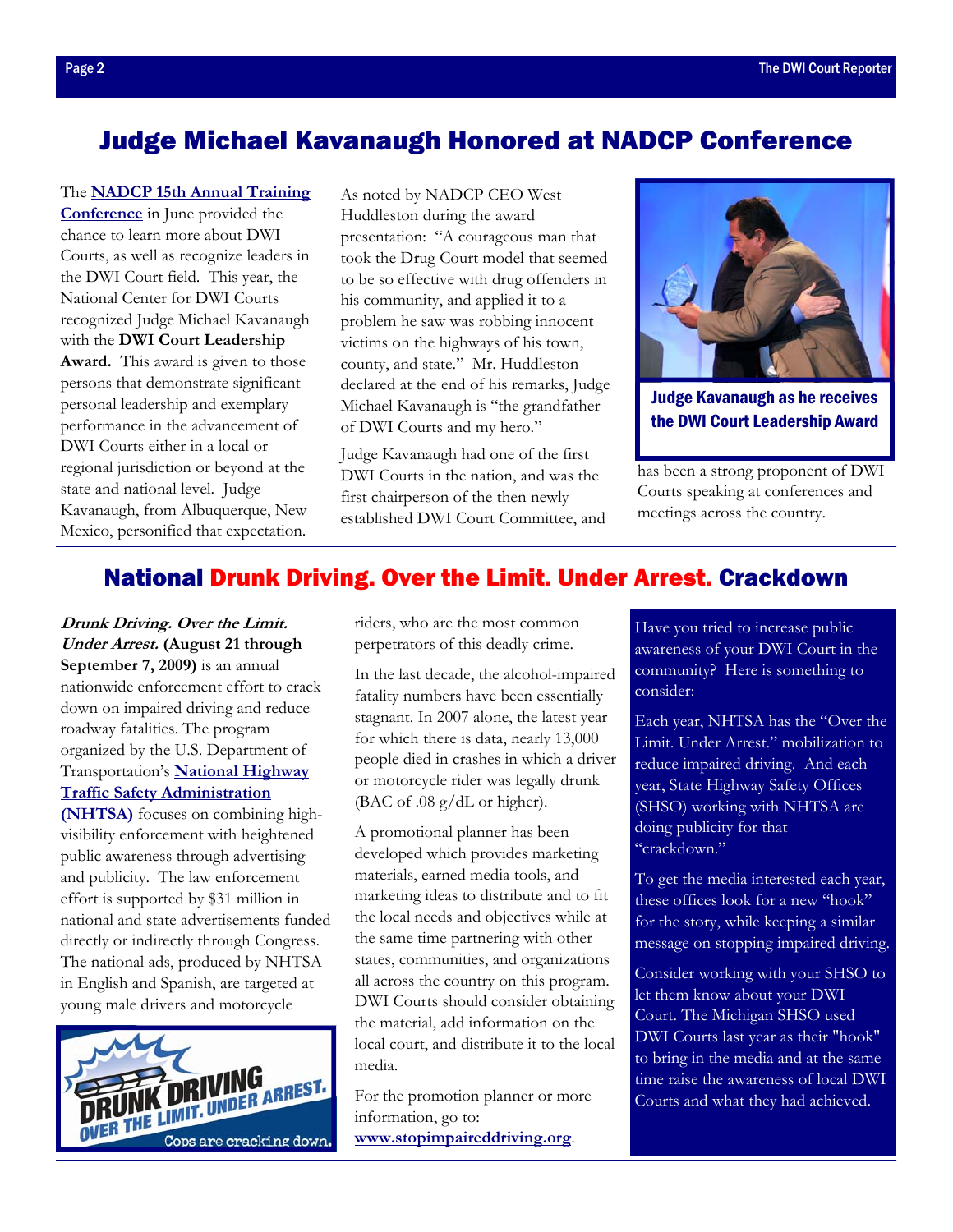# <span id="page-2-0"></span>BEAM Global Spirits & Wine, Inc., and Robby Gordon Receive NADCP Ambassador Awards

At the 15th Annual National Association of Drug Court Professionals (NADCP) Training Conference held in Anaheim, California, **[Beam Global Spirits &](http://beamglobal.com/)  [Wine, Inc.,](http://beamglobal.com/)** and **[Robby Gordon](http://robbygordon.com/)**, NASCAR® driver and team owner of

the No. 7 Jim Beam® Toyota® car were awarded the NADCP Ambassador Award. Beam Global and Robby Gordon have partnered with NCDC since 2007 to bring national attention to the effectiveness of DWI Courts in addressing hardcore drunk driving.

The NADCP Ambassador Award is given to public figures who have used their celebrity or public position to raise awareness about Drug Courts or DWI Courts. Martin Sheen also received a 2009 NADCP Ambassador Award.

"Beam Global and Robby Gordon have been invaluable partners in the fight against hardcore drunk driving," said David Wallace, director of the National Center for DWI Courts.

"Since we began this partnership, more than 130 new DWI Courts have been established in the United States, a result of Beam Global's support and efforts to raise awareness of DWI Courts<sup>"</sup>



Judge Kent Lawrence and NAS-CAR Driver and Team Owner, Robby Gordon as Robby Gordon receives the NADCP Ambassador Award.

"We are honored by the recognition given to us by the National Center for DWI Courts and the National Association of Drug Court

Professionals," stated Bill Newlands, president of Beam Global U.S. "As the founding partner of NCDC, Beam Global has worked to educate the public about these life-saving courts. We have challenged states to establish 365 more DWI Courts in five years and will work with NCDC to help achieve that goal."

**[Hardcore drunk drivers](http://www.dwicourts.org/learn/about-dwi-courts/facts/impaired-driving)** have a blood alcohol concentration of .15 or more and/or are repeat offenders. These drunk drivers are responsible for 57 percent of alcohol-related traffic fatalities and are 20 times more likely to be involved in a crash. The innovative DWI Court system goes beyond traditional discipline and provides long-term, ongoing accountability and rehabilitation, in addition to a conviction for hardcore drunk drivers. These courts have become the model for getting the most dangerous drunk drivers off the roads. As DWI Courts are launched throughout the country, NCDC provides training and research to the personnel needed to operate them.

## New Website Unveiled for NADCP!!



The new NADCP website is designed for the Drug Court practitioner, as well as the casual web-surfer to provide the answers and material that are needed by each of these individuals. Someone that goes to the website can now:

> • Learn all about the **All Rise** philosophy and the effort to put a drug court within reach of every American in need;

- *[\(Continued from page 1\)](#page-0-0)*  See the **new PSAs** with the **All Rise** message;
	- **Learn what Drug Courts** are;
	- Find out the latest news and events for Drug Courts;
	- **Locate a Drug or DWI Court** anywhere in the nation;
	- Obtain material to share with congress or **share your own Drug Court story**;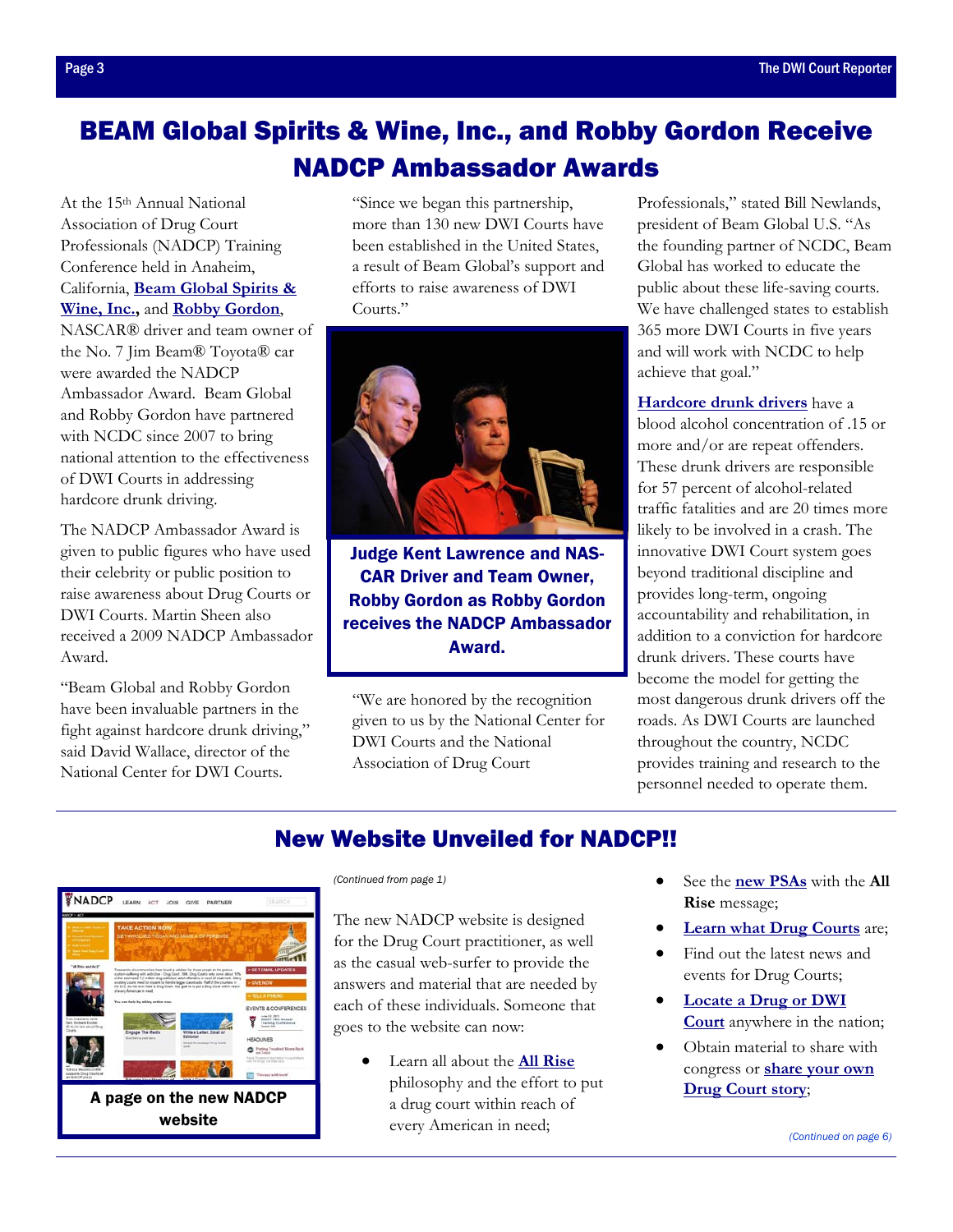### DWI-Documentary Is Double EMMY Winner!

In April of 2000, while speeding from one party to the next, the impact of his DWI crash ripped his victims' vehicle in half, pinning an elderly couple inside. His

destructive decision behind the wheel killed innocent grandparents and put Chris Sandy behind bars at the age of twenty-two. He was sentenced to thirteen years in prison followed by another seventeen years of probation.



speaking to some students

<span id="page-3-0"></span>*[\(Continued from page 1\)](#page-0-0)* Over the past four years inmate Chris Sandy has delivered his personal antiimpaired driving message while dressed out in shackles and prison stripes to over a hundred-thousand Georgia high school students. Chris Sandy is

> currently serving his 13 year prison sentence.

The DVD documentary also includes a segment on effective interventions for high risk repeat drunk drivers who are participants in Georgia's DWI Court accountability programs. Program participants are held accountable through: (1) enhanced supervision; (2) extended counseling and treatment; (3) frequent and

random alcohol and other drug testing; and (4) continued monitoring by a judge on a bi-weekly basis. Participants receive a sanction for all non-compliant acts; and incentives, benefits and rewards for complaint behavior. The Athens-Clarke [County DWI/Drug Court is one of](http://www.dwicourts.org/learn/about-dwi-courts/dwi-academy-courts) **four national DWI Academy Court programs** providing training and technical assistance to other courts implementing DWI court programs across the county.

The EMMY-Award-Winning documentary is available at no cost from the GOHS "Safety Store" and delivered free of charge. To order this compelling impaired driving tool, viewers and readers only have to visit the GOHS website at **[www.gahighwaysafety.org](http://www.gahighwaysafety.org/)**.

## DWI Court Evaluations Need to be Done Properly and Thoroughly

In June of 2009, the latest NDCI Drug Court Review (Volume VI, Issue 2) was distributed. In it, there are two articles of interest for DWI Court practitioners. First, an article by Dr. Doug Marlowe and others discusses the importance of a proper and thorough evaluation for DWI Courts.

The abstract provides the following description of the article: A systematic literature review was conducted of published and unpublished DWI Court program evaluations released through April 30, 2007, with an Addendum for a **subsequent evaluation released in October, 2007**. Each evaluation report was scored for methodological rigor by at least two trained, independent raters according to established scientific

criteria. One evaluation exceeded 80% of recommended criteria (deemed methodologically "good") and an additional four evaluations exceeded 65% of recommended criteria (deemed "marginally acceptable"). Many of the evaluations had serious methodological shortcomings, including reporting outcomes only for graduates, failing to account for participant dropout, employing inadequate statistical techniques, and evaluating potentially immature programs. Although the results hint at emerging evidence potentially favoring the effects of DWI Courts, it is not possible to reach scientifically defensible conclusions about the effects of DWI Courts due to the inadequate state of the evaluation literature. It is hoped the methodological criteria outlined in this review article will influence future DWI

Court program evaluations and assist practitioners and policymakers to become competent and effective consumers of evaluation findings.

The second article of interest discusses the results of a preliminary study on how the transdermal alcohol-detection bracelet device, the **Secure Continuous [Remote Alcohol Monitor \(SCRAM\)](http://www.alcoholmonitoring.com/)**  might affect recidivism.

To get a copy of the recent Drug Court Review, go to the NDCI section of the NADCP website under Publications at: www.ndci.org or **[click here.](http://www.ndci.org/sites/default/files/ncdc/DCR%2C%20Vol.%206%2C%20No.%202.pdf)** 

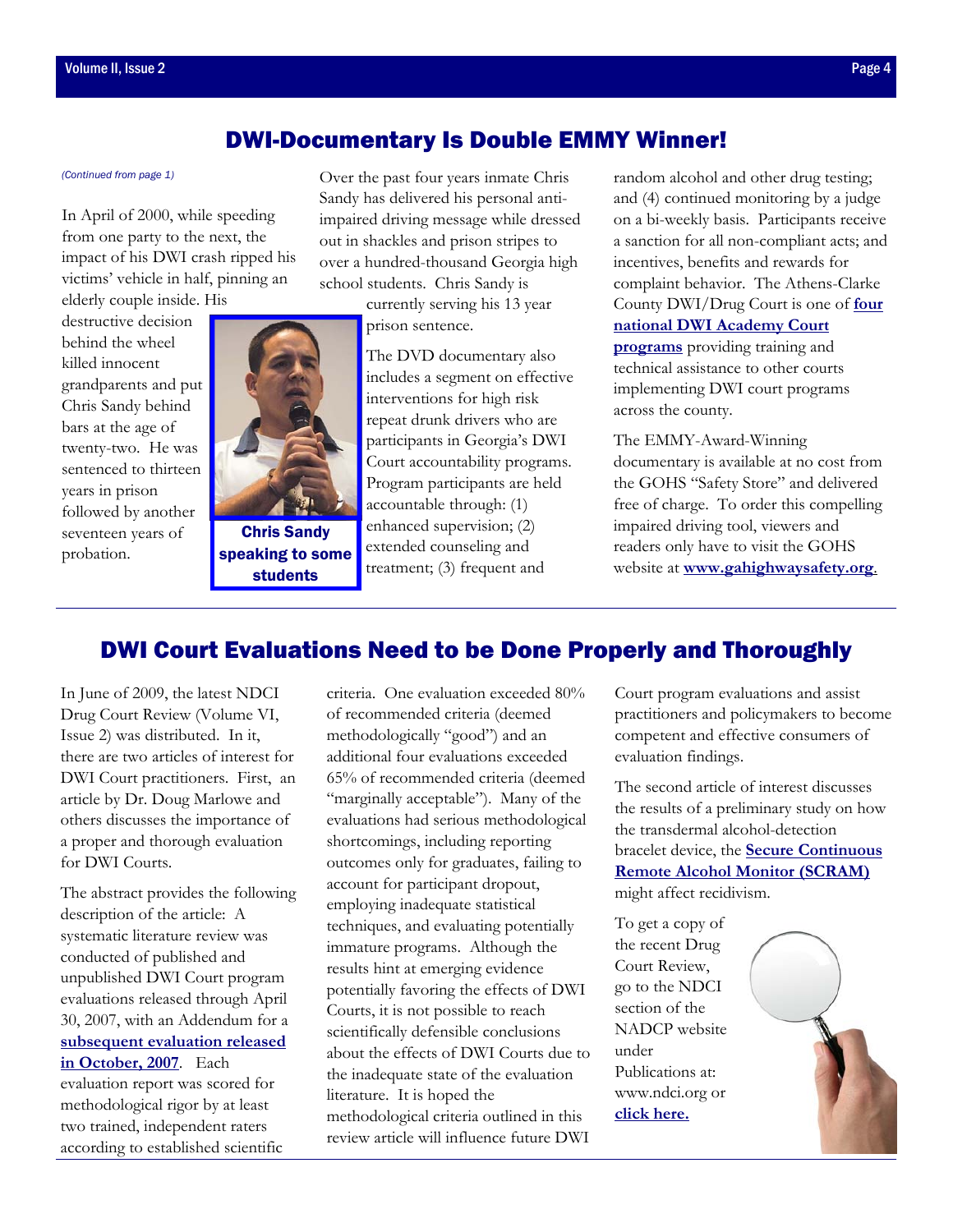### NABCA Comes Out in Support of DWI Courts

## <span id="page-4-0"></span>**[The National Alcohol Beverage](http://www.nabca.org/)**

**Control Association (NABCA)** is the latest national organization to officially support DWI Courts. The 72 year old organization represents the interests of alcohol beverage control agencies for states across the nation – those in jurisdictions that directly control the distribution and sale of alcoholic beverages within their borders. NABCA

ensures that economic incentives for maximum sales remain eliminated and supports policies of moderate



consumption. **In supporting DWI Courts, the NABCA joins a growing list of national leaders in recognizing the public health and economic crisis that impaired driving represents, and the tremendous impact DWI Courts are having in eliminating impaired driving and its tragic consequences.**

### "**[The National Center for DWI](http://www.dwicourts.org/learn/about-ncdc)**

**Courts (NCDC)** is thrilled to have the support of the NABCA," said NCDC Director David Wallace. "DWI Courts are fast becoming our nation's most effective strategy for dealing with impaired driving. It is the responsibility of the courts to ensure that those drivers are held accountable for their actions, treated for their addiction and are never arrested for impaired driving again. **The NABCA has played a vital role in ensuring that states employ sensible alcohol policies, and their support sends a strong message that DWI Courts should be part of those policies. This is a perfect partnership."**

There are currently 526 DWI Courts designed specifically to address hardcore drivers and their addiction. The rapid expansion of these courts across the country and their proven effectiveness is changing the mindset of criminal justice

professionals and affecting how DWI offenders are handled. Most importantly they mean fewer hardcore impaired drivers on the road. **"The NABCA is proud to support DWI Courts because we are committed to eliminating hardcore impaired driving," said President and CEO James Sgueo. "Research has found the strategy** 

> **of DWI Courts, patterned after successful Drug Court models, is successful in changing the behavior of hardcore drivers. As DWI Courts continue to spread across the**

**country we can say confidently that they are having a tremendous impact on making our roads safer."**

Hardcore drunk drivers are drivers with a blood alcohol concentration of .15 and above and/or are repeat offenders. Throughout the country there are 2 million people with three or more DWI convictions and a staggering 400,000 with five or more. DWI Courts system go beyond

traditional discipline and deal with hardcore drunk driving offenders by providing long-term, ongoing accountability and rehabilitation, in addition to a

conviction. **According to a 2007 study by the Michigan Supreme Court, DWI court participants are nineteen times less likely to be rearrested for a DWI charge than those who have been through traditional sentencing. The study also found that DWI Courts saved** 

**the criminal justice system time and money by getting the impaired driver into the program quicker and using sanctions, such as jail, more strategically.**

DWI Courts have become the model for getting the most dangerous drunk drivers off the roads. As DWI Courts are launched throughout the country, **[NCDC provides training](http://www.dwicourts.org/resources/training-programs)** and research to the personnel needed to operate them.

"We know that conviction, unaccompanied by accountability and treatment, especially in the case of hardcore drivers, is an ineffectual deterrent for the repeat offender," added David Wallace. "We cannot keep asking our nation's law enforcement to continue expending valuable resources arresting the same individuals over and over again. The National Center for DWI Courts is dedicated to expanding DWI Courts to serve every hardcore driver on the road today.

In supporting DWI Courts, the NABCA joins a growing list of national leaders in recognizing the public health and economic crisis that impaired driving represents, and the tremendous impact DWI Courts are having in eliminating impaired driving and its tragic consequences.

The endorsement of the NABCA is critical in building a coalition of national organizations committed to this end."

Click here to learn more about DWI Courts: **[www.duicourts.org](http://www.dwicourts.org/ncdc-home/)**

To visit the online home of NABCA, click here: **[www.nabca.org](http://www.nabca.org/)**